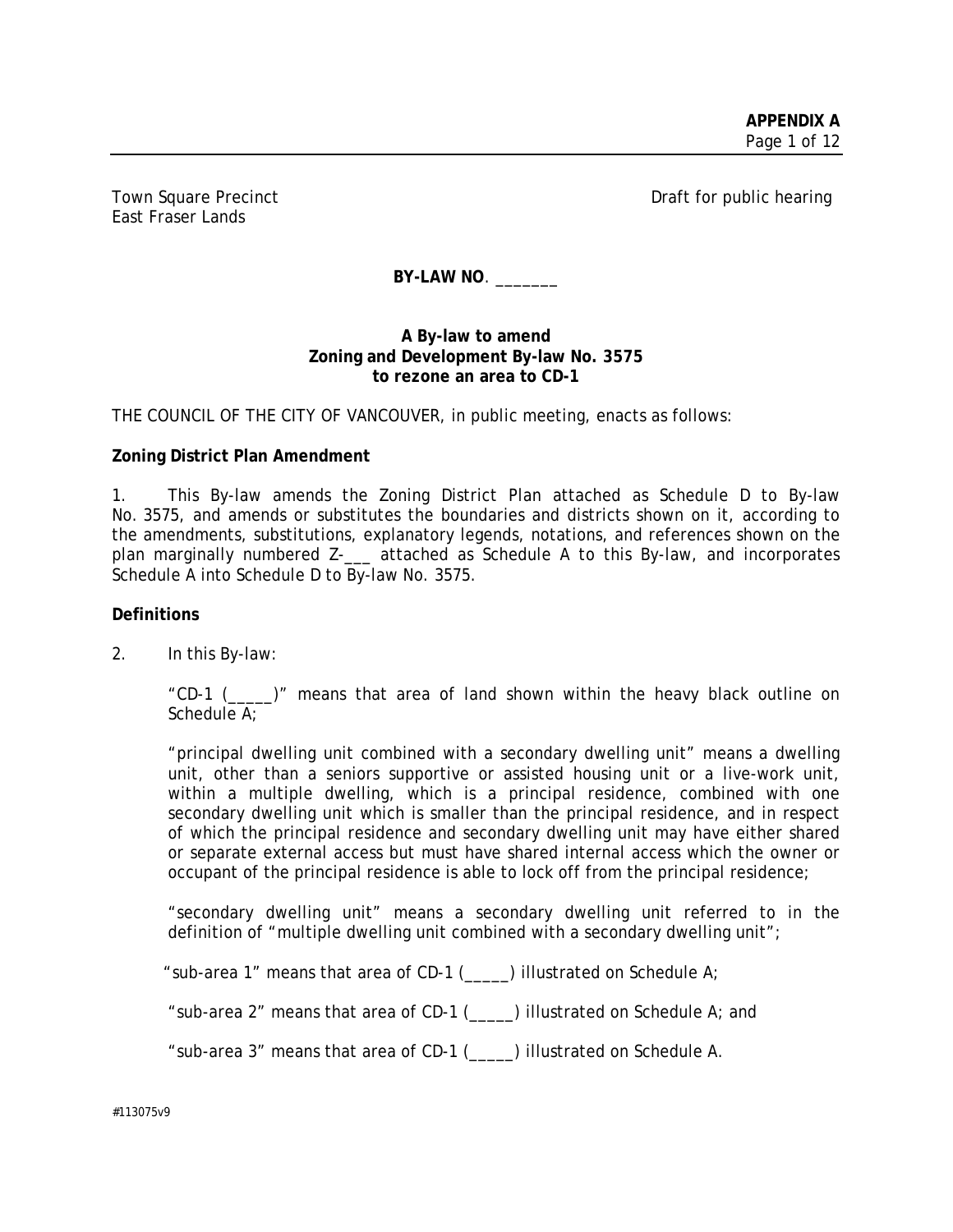**Uses** 

3.1 Subject to Council approval of the form of development, to all conditions, guidelines and policies adopted by Council, and to the conditions set out in this By-law or in a development permit, the only uses permitted within CD-1 (\_\_\_) and the only uses for which the Director of Planning or Development Permit Board will issue development permits are those uses which this Section 3 lists.

- 3.2 Uses permissible in CD-1 (\_\_\_\_\_) are:
	- (a) Dwelling Uses, limited to:
		- (i) Multiple Dwelling,
		- (ii) Multiple Dwelling Unit combined with a Secondary Dwelling Unit,
		- (iii) Seniors Supportive or Assisted Housing, and
		- (iv) Dwelling Units in conjunction with any use listed in this section 3.2;
	- (b) Accessory Uses customarily ancillary to the uses listed in this section 3.2; and
	- (c) Interim Uses not listed in sections 3.2, 3.3, 3.4, or 3.5, and accessory uses customarily ancillary to them, if:
		- (i) the Director of Planning or Development Permit Board considers that the interim use will be compatible with and not adversely affect adjacent development that either exists or that this By-law allows,
		- (ii) the Director of Planning or Development Permit Board is satisfied that the interim use is easily removable and is of low intensity or low in capital investment,
		- (iii) the Director of Planning or Development Permit Board is satisfied that there is no risk to the public from contaminated soils either on or adjacent to CD-1 (),
		- (iv) the Director of Planning or Development Permit Board approves the location of the interim use, and
		- (v) any development permit for an interim use has a time limit of three years.

3.3 In addition to the uses set out in section 3.2, uses permissible in sub-area 1 include only: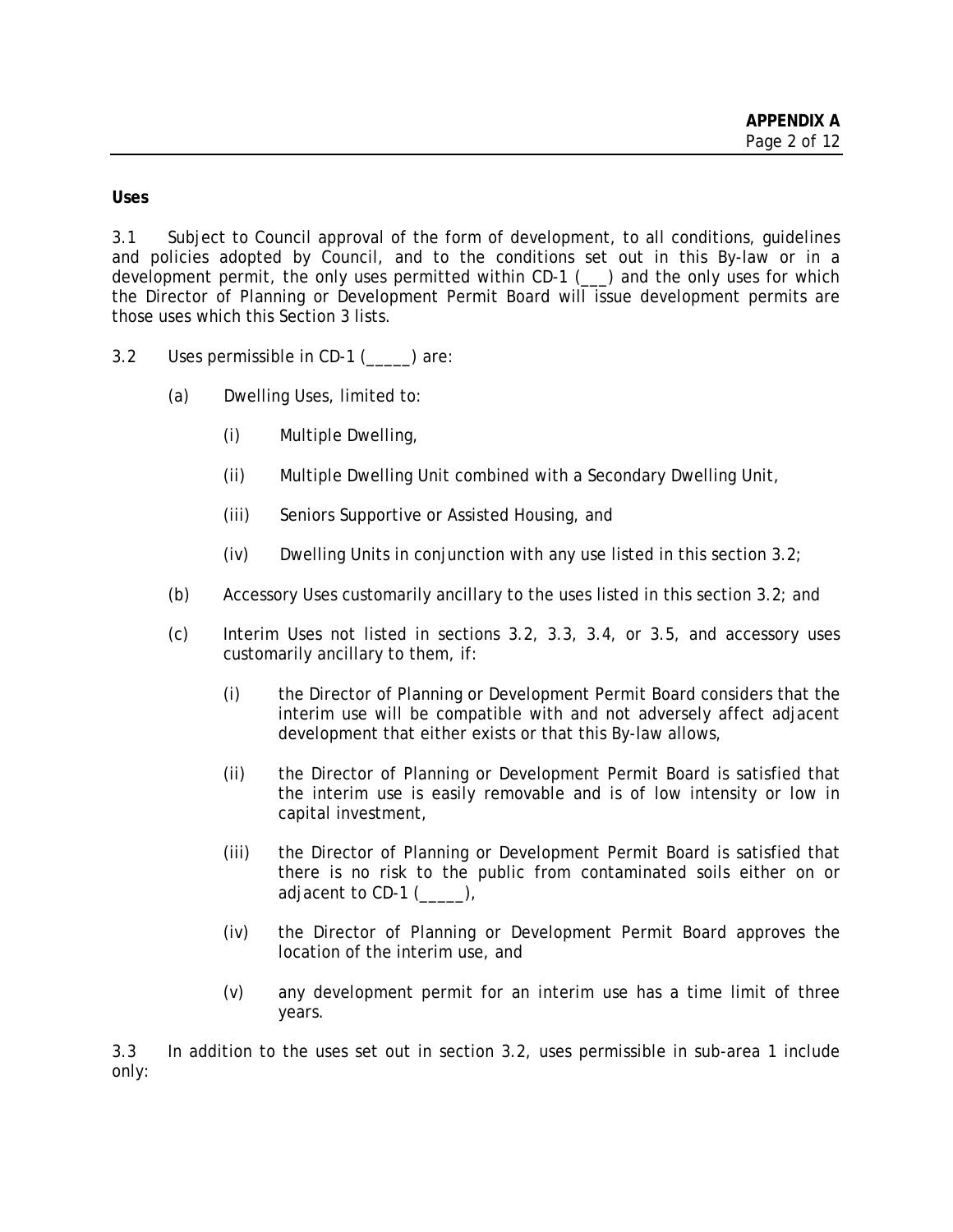- (a) Cultural and Recreational Uses, limited to Artist Studio Class A, Fitness Centre, Library, Museum or Archives, Personal Training Centre, and Theatre;
- (b) Institutional Uses, limited to Child Day Care Facility and Social Service Centre;
- (c) Office Uses;
- (d) Retail Uses, not including Adult Retail Store, Gasoline Station Full Service, Gasoline Station – Split Island, Pawn Shop, and Vehicle Dealer; and
- (e) Service Uses, limited to Animal Clinic, Barber Shop or Beauty Salon, Beauty and Wellness Centre, Cabaret, Catering Establishment, Laundromat or Dry Cleaning Establishment, Neighbourhood Public House, Photofinishing or Photography Studio, Print Shop, Production or Rehearsal Studio, Repair Shop – Class B, Restaurant, School – Arts or Self-Improvement, School – Business, and School – Vocational or Trade; and
- (f) Accessory Uses customarily ancillary to the uses listed in this section 3.3.

3.4 In addition to the uses set out in section 3.2, uses permissible in sub-area 2 include only:

- (a) Cultural and Recreational Uses, limited to Artist Studio Class A, Club, Fitness Centre, Hall, Library, Museum or Archives, Personal Training Centre, and Theatre;
- (b) Institutional Uses, limited to Child Day Care Facility, Church, Community Care Facility, Group Residence, and Social Service Centre;
- (c) Live-Work Use;
- (d) Manufacturing Uses, limited to Bakery Products Manufacturing, Brewery and Distilling, Clothing Manufacturing, Dairy Products Manufacturing, Jewellery Manufacturing, Leather Manufacturing, Printing or Publishing, Textiles or Knit Goods Manufacturing, and Wood Products Manufacturing;
- (e) Office Uses;
- (f) Service Uses, limited to Animal Clinic, Barber Shop or Beauty Salon, Beauty and Wellness Centre, Bed and Breakfast Accommodation, Cabaret, Catering Establishment, Laboratory, Laundromat or Dry Cleaning Establishment, Neighbourhood Public House, Photofinishing or Photography Studio, Print Shop, Production or Rehearsal Studio, Repair Shop – Class B, Restaurant, School – Arts or Self-Improvement, School – Business, and School – Vocational or Trade; and
- (g) Accessory Uses customarily ancillary to the uses listed in this section 3.4.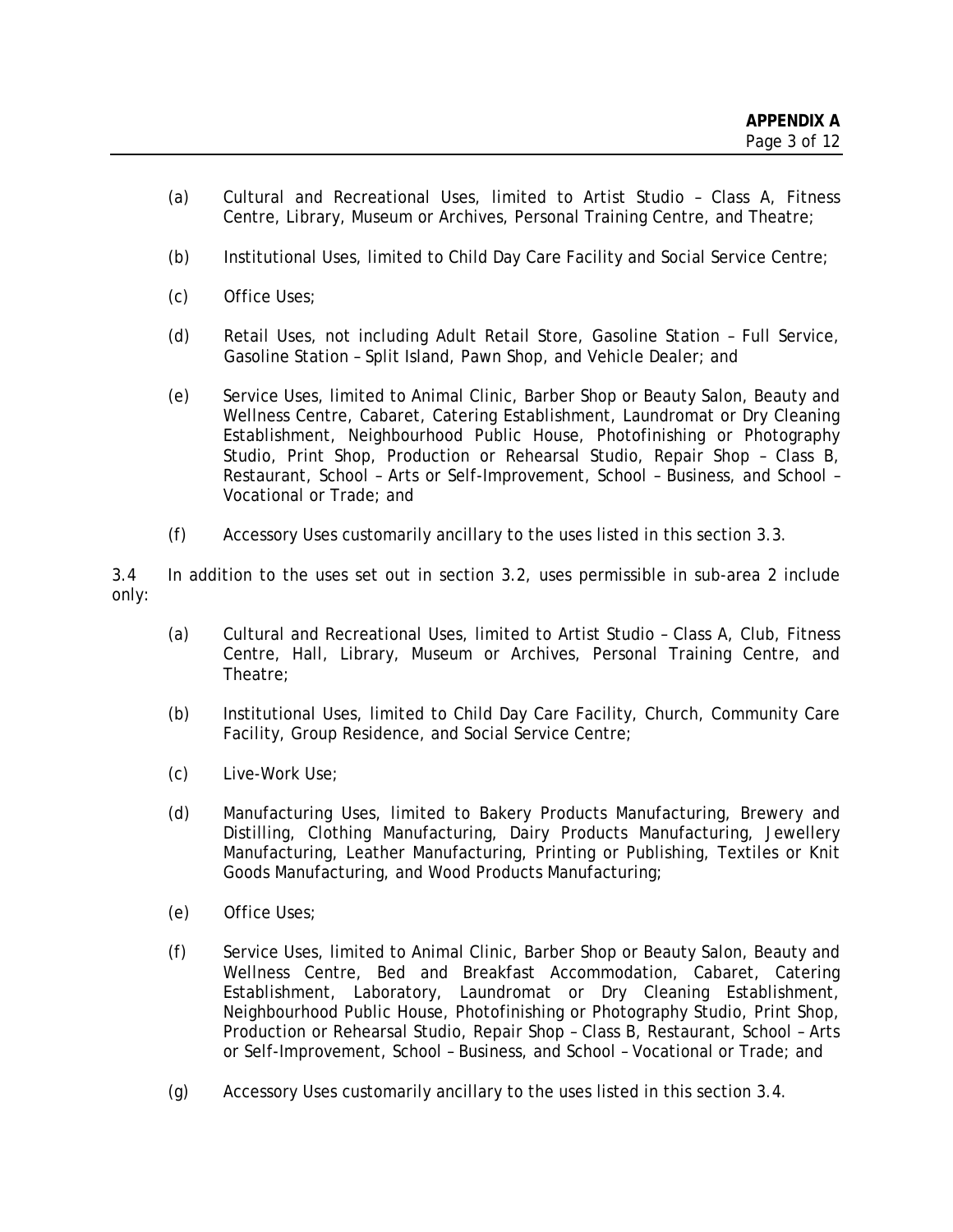3.5 Uses permissible in sub-area 3 include only the uses set out in section 3.2.

## **Conditions of use**

4.1 The design and lay-out of at least 35% of the dwelling units must:

- (a) be suitable for family housing;
- (b) include two or more bedrooms; and
- (c) comply with Council's "High Density Housing for Families with Children Guidelines".

4.2 At least 317 dwelling units, other than live-work units, must consist of affordable housing dwelling units designed to be affordable to persons who make up a core need household where such persons pay more than 30% of their combined gross annual income to rent an adequate and suitable rental unit, including utilities, to meet the basic housing needs of the household at an average market rate.

4.3 Of the 317 dwelling units referred to in section 4.2, at least 40 dwelling units must be for family housing as defined in the "High Density Housing for Families with Children Guidelines".

4.4 In sub-area 1, except for dwelling units fronting directly on Marine Way, the rail corridor as defined in the East Fraser Lands Official Development Plan, or on courtyards, a dwelling use must be on the second or a higher floor of a building.

4.5 In sub-area 1, a personal training centre, school – arts or self-improvement, or office must be on the second or a higher floor of a building except that advertising, financial institution, health care, insurance, real estate, travel, and ticket agency offices may be at grade.

4.6 In sub-area 2, the first storey of a building containing a manufacturing use, to a depth of 4.5 m from the front wall of the building and extending across its full width, must benefit pedestrian character to the satisfaction of the Director of Planning or Development Permit Board.

4.7 Any development permit issued for live-work uses must stipulate as permitted uses:

- (a) dwelling units;
- (b) general office, health care office, barber shop or beauty salon, photofinishing or photography studio, or artist studio – class A; and
- (c) dwelling unit combined with any uses set out in subsection (b).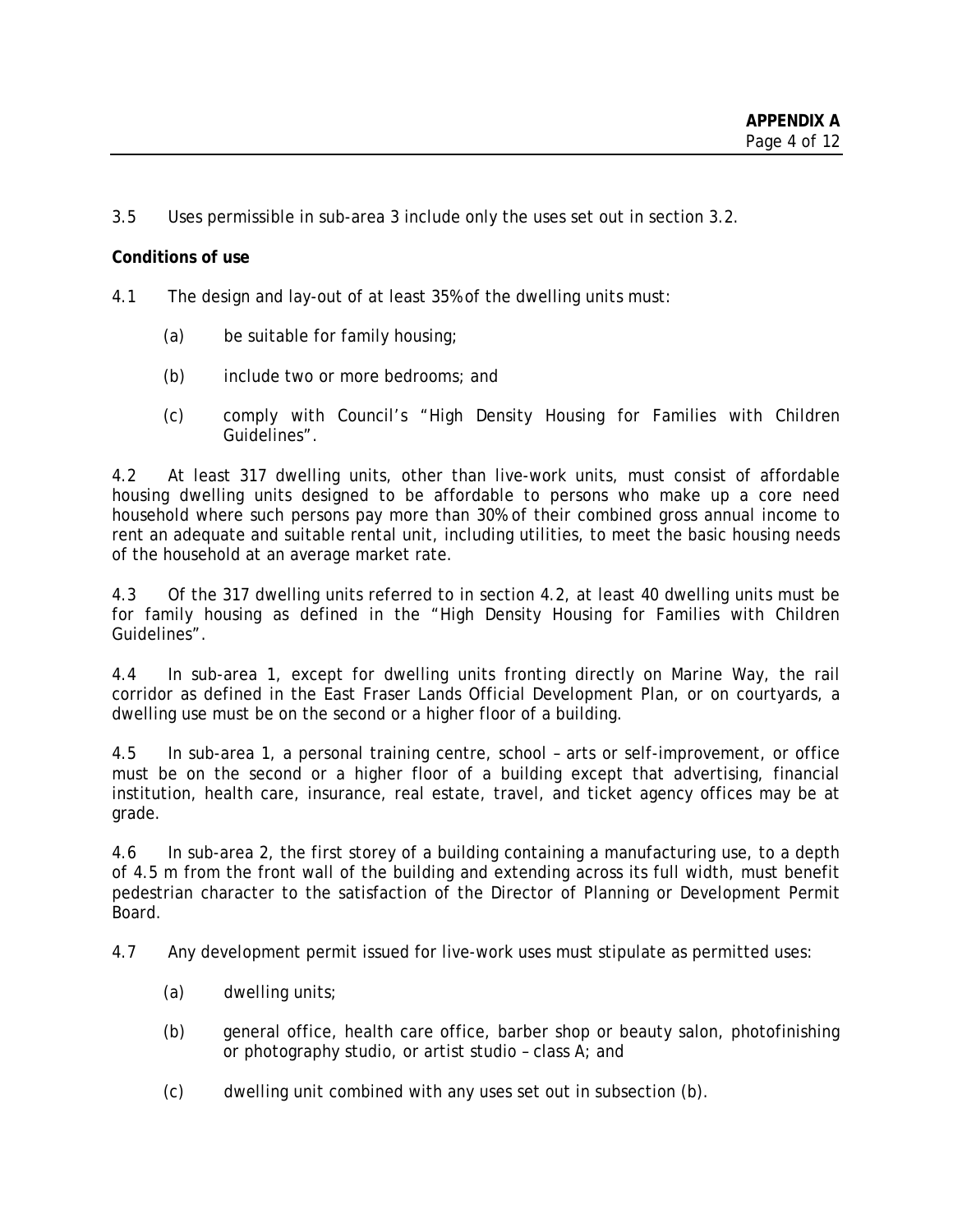4.8 Any development permit issued for a building that includes a multiple dwelling use, or a group of buildings that comprises a single development, must stipulate the number of secondary dwelling units included in the development.

# **Density**

5.1 The floor area for all uses, combined, must not exceed 179 483 m².

5.2 The floor area for all dwelling uses, combined, must not exceed 140 594 m².

5.3 The floor area for all cultural and recreational uses, institutional uses, office uses, retail uses, and service uses in sub-area 1, combined, must not exceed 15 183 m².

5.4 The floor area for all cultural and recreational uses, institutional uses, live-work uses, manufacturing uses, office uses, and service uses in sub-area 2, combined, must not exceed 23 726 m².

5.5 The floor area for office uses in sub-area 2, combined, must not exceed 14 442 m².

5.6 The floor area for a manufacturing use in sub-area 2 must not exceed 200 m².

5.7 In each of sub-areas 1 and 2, an accessory use must not exceed a gross floor area equal to 25% of the gross floor area of the principal use to which it is ancillary.

5.8 In a building that includes a multiple dwelling use, or a group of buildings that comprises a single multiple dwelling use development, the number of multiple dwelling units combined with secondary dwelling units must not exceed 25% of the total number of dwelling units.

5.9 A secondary dwelling unit must consist of at least 19 m².

5.10 Computation of floor area must include:

- (a) all floors having a minimum ceiling height of 1.2 m, including earthen floor, both above and below ground, measured to the extreme outer limits of the building;
- (b) stairways, fire escapes, elevator shafts, and other features which the Director of Planning considers similar, measured by their gross cross-sectional areas and included in the measurements for each floor at which they are located; and
- (c) in the case of a dwelling use or live-work use, if the distance from a floor to the floor above or, in the absence of a floor above, to the top of the roof rafters or deck exceeds 4.3 m, an additional amount equal to the area of the floor area below the excess height except for additional amounts that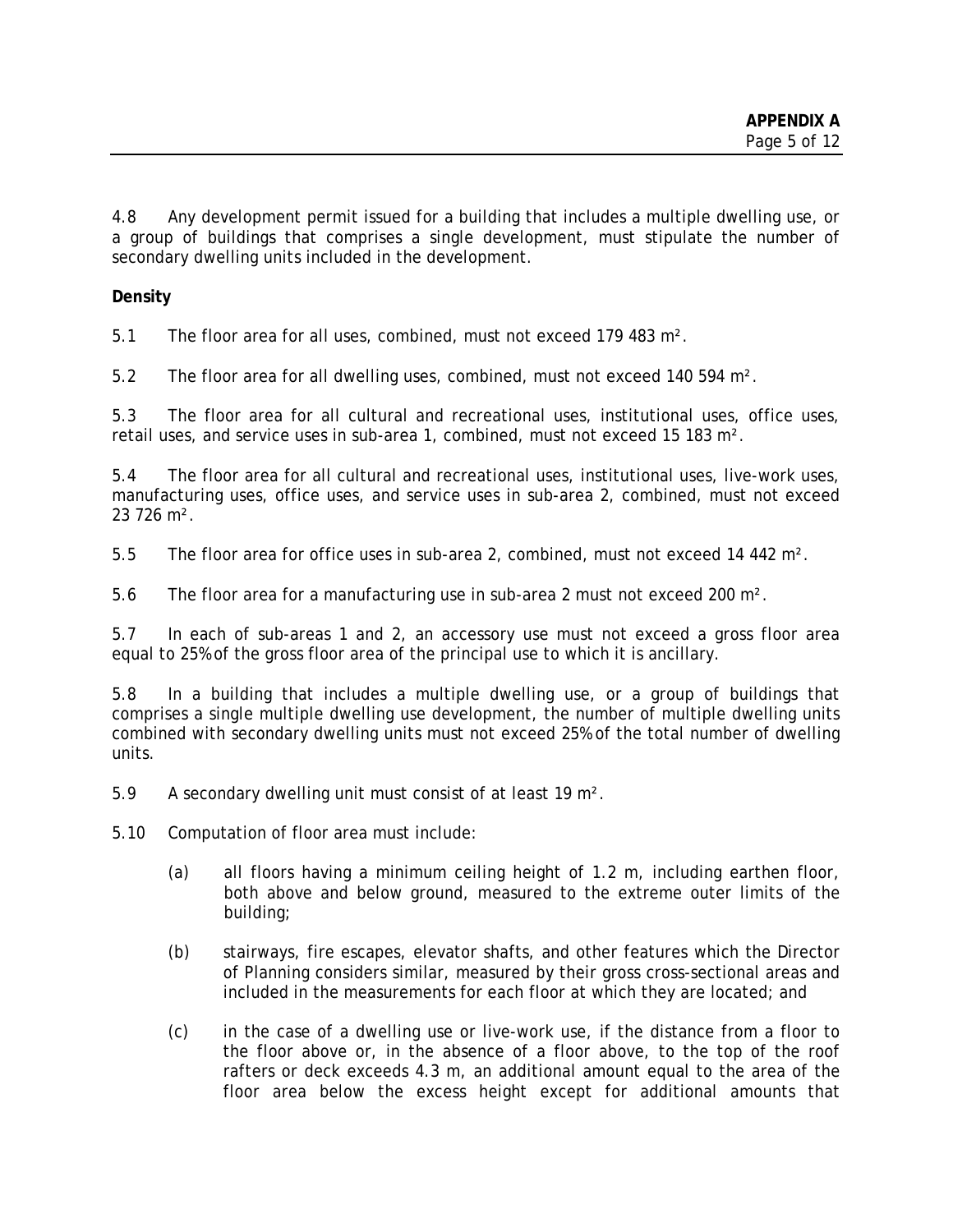represent undeveloped floor areas beneath roof elements which the Director of Planning considers to be for decorative purposes and to which there is no means of access other than a hatch, residential lobbies, and mechanical penthouses.

- 5.11 Computation of floor area must exclude:
	- (a) open residential balconies or sundecks, and any other appurtenances which, in the opinion of the Director of Planning, are similar to the foregoing, except that the total area of all exclusions must not exceed 8% of the residential floor area being provided;
	- (b) patios and roof gardens, if the Director of Planning first approves the design of sunroofs and walls;
	- (c) where floors are used for off-street parking and loading, the taking on or discharging of passengers, bicycle storage, heating and mechanical equipment, or uses which in the opinion of the Director of Planning are similar to the foregoing, those floors or portions thereof so used, which are at or below base surface, except that the maximum exclusion for a parking space must not exceed 7.3 m in length;
	- (d) undeveloped floor area located above the highest storey or half-storey with a ceiling height of less than 1.2 m, and to which there is no permanent means of access other than a hatch;
	- (e) all residential storage space above or below base surface, except that if the residential storage space above base surface exceeds  $3.7 \text{ m}^2$  for a dwelling unit, there is to be no exclusion for any of the residential storage space above base surface for that unit;
	- (f) amenity areas including day care facilities, recreation facilities, and meeting rooms except that the total area excluded must not exceed 7 000 m²; and
	- (g) where a Building Envelope Professional as defined in the Building By-law has recommended exterior walls greater than 152 mm in thickness, the area of the walls exceeding 152 mm, but to a maximum exclusion of 406 mm thickness based on an overall wall performance of R15 or greater.

5.12 Computation of floor area may exclude, at the discretion of the Director of Planning or Development Permit Board:

(a) open residential balconies or sundecks, and any other appurtenances which, in the opinion of the Director of Planning, are similar to the foregoing, if the Director of Planning or Development Permit Board first considers all applicable policies and guidelines adopted by Council, except that: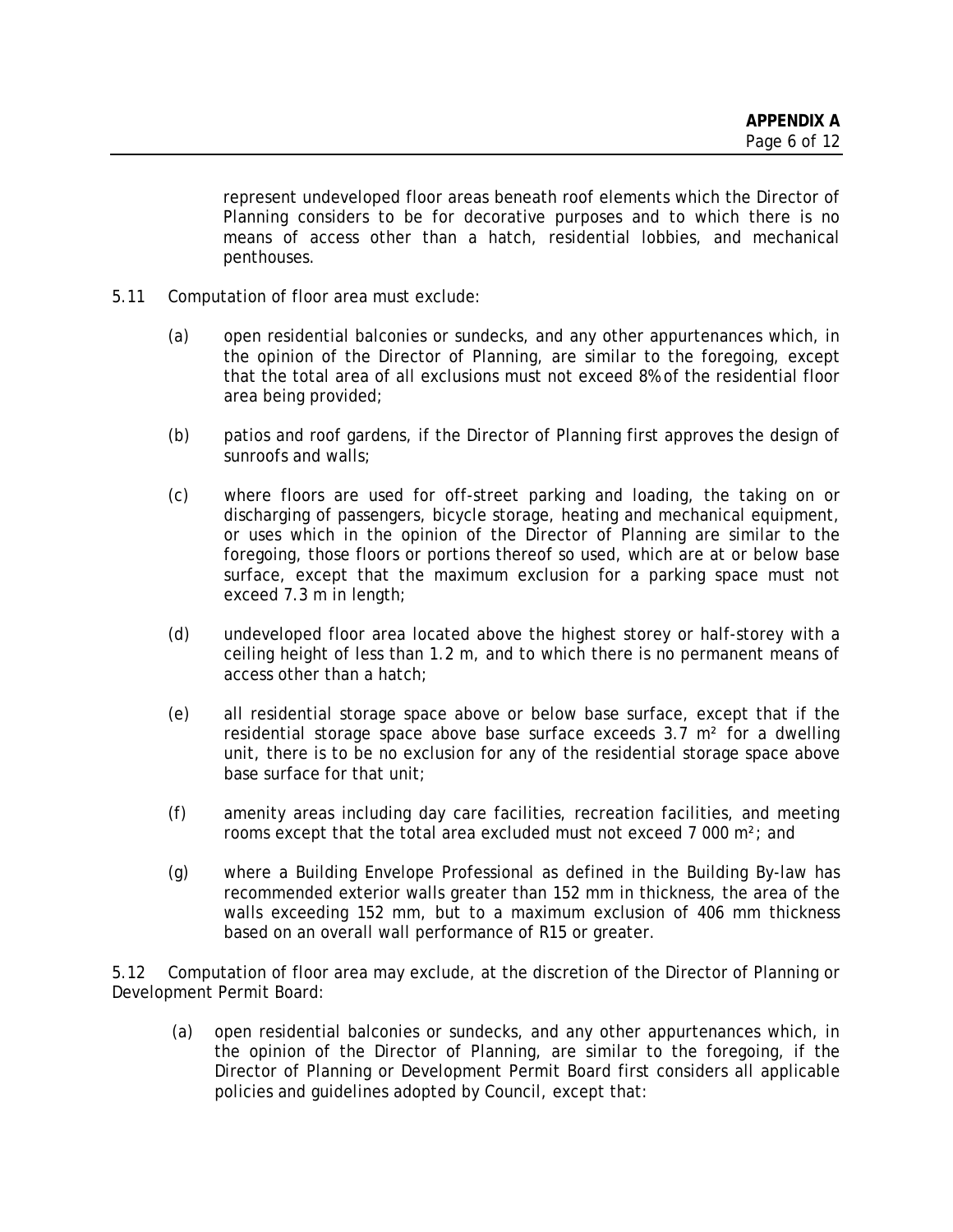- (i) the total area of all open balcony or sundeck exclusions must not exceed 12% of the residential floor area being provided,
- (ii) the location of the floor area equal to the additional exclusion between 8% and 12% must be primarily at the south or west facades to improve solar shading between the spring and fall equinox,
- (iii) the location and design of any additional exclusion between 8% and 12% that does not improve solar shading must improve the livability of dwelling units and the usability of associated outdoor spaces, and
- (iv) achieve acceptable urban design within the approved form of development for the site, in the opinion of the Director of Planning;
- (b) enclosed residential balconies if:
	- (i) the Director of Planning or Development Permit Board first considers all applicable policies and guidelines adopted by Council, and approves the design of any balcony enclosure,
	- (ii) the enclosed balconies are part of dwelling units in the first nine storeys that front Marine Way, and
	- (iii) the total area of enclosed balcony does not exceed 4% of residential floor area fronting on Marine Way;
- (c) windows recessed into the building face to a depth of no more than 160 mm, except that the Director of Planning or Development Permit Board may allow a greater depth in cases where it improves building character, energy efficiency, or occupant comfort;
- (d) unenclosed outdoor areas at grade level underneath building overhangs, if:
	- (i) the Director of Planning or Development Permit Board first considers all applicable policies and guidelines adopted by Council and approves the design of any overhangs, and
	- (ii) the area of all overhang exclusions does not exceed 1% of the residential floor area being provided;
- (e) despite section 5.10(c), open to below spaces or double height volumes in two storey live-work units, to a maximum of 30% of the floor area of the first floor of that unit, if: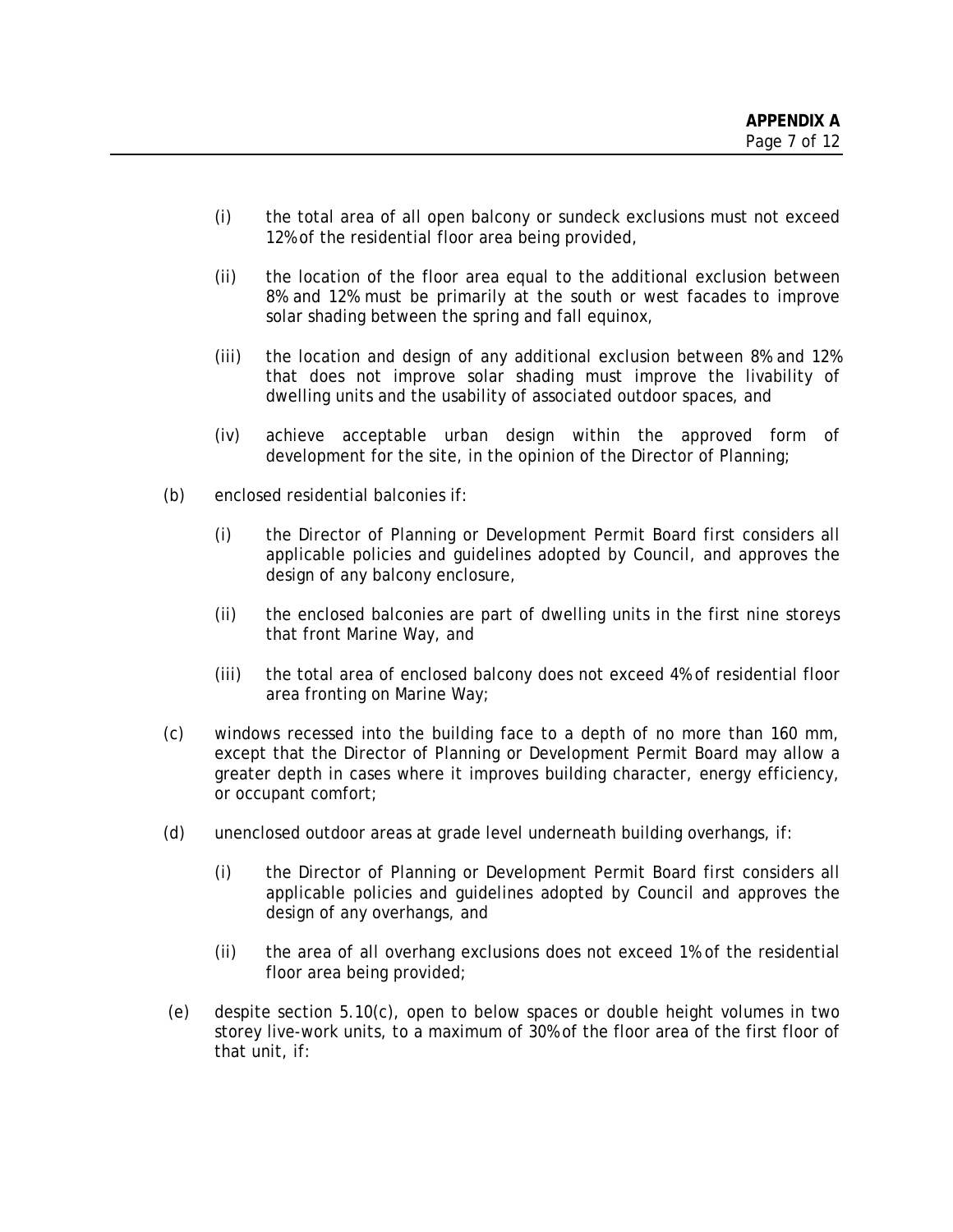- (i) the design of the unit provides for open-to-below or double-height volume located at the street frontage with a depth of at least 3 m along 65% of the frontage,
- (ii) a 30% volume remains open to below, and
- (iii) there is a demonstration of an approvable second level design at the time of application for a development permit, regardless of whether the second level is constructed at time of occupancy;
- (f) features to reduce solar gain which may be in the form of French balconies, horizontal extensions, solar shades, and other features which, in the opinion of the Director of Planning, are similar to the foregoing if there are no encroachments over the property line;
- (g) cultural, recreational, and institutional uses secured to the city's satisfaction for public use and benefit;
- (h) tool sheds, trellises, and other garden structures which support the use of intensive green roofs and urban agriculture, and, despite section 5.10(b), those portions of stairways and elevator enclosures which are at the roof level providing access to the garden area; and
- (i) floor space devoted to passive design elements such as larger ventilation shafts, or other elements providing ventilation and light within buildings if:
	- (i) the total area of passive design element exclusions does not exceed 2% of the total floor area of the building, and
	- (ii) urban design within the approved form of development for the site, in the opinion of the Director of Planning, is acceptable.

5.13 The use of floor space excluded under section 5.11 or 5.12 must not include any purpose other than that which justified the exclusion.

# **Building height**

6.1 The building height, measured above base surface, and to the top of the roof slab above the uppermost habitable floor excluding parapet wall, for each development parcel illustrated in Schedule A and referred to in the following table must not exceed either the number of storeys or height in metres set out in the following table:

| Development | Number of | Maximum building  |
|-------------|-----------|-------------------|
| Parcel      | storeys   | heights in metres |
|             | חר        | 65.0              |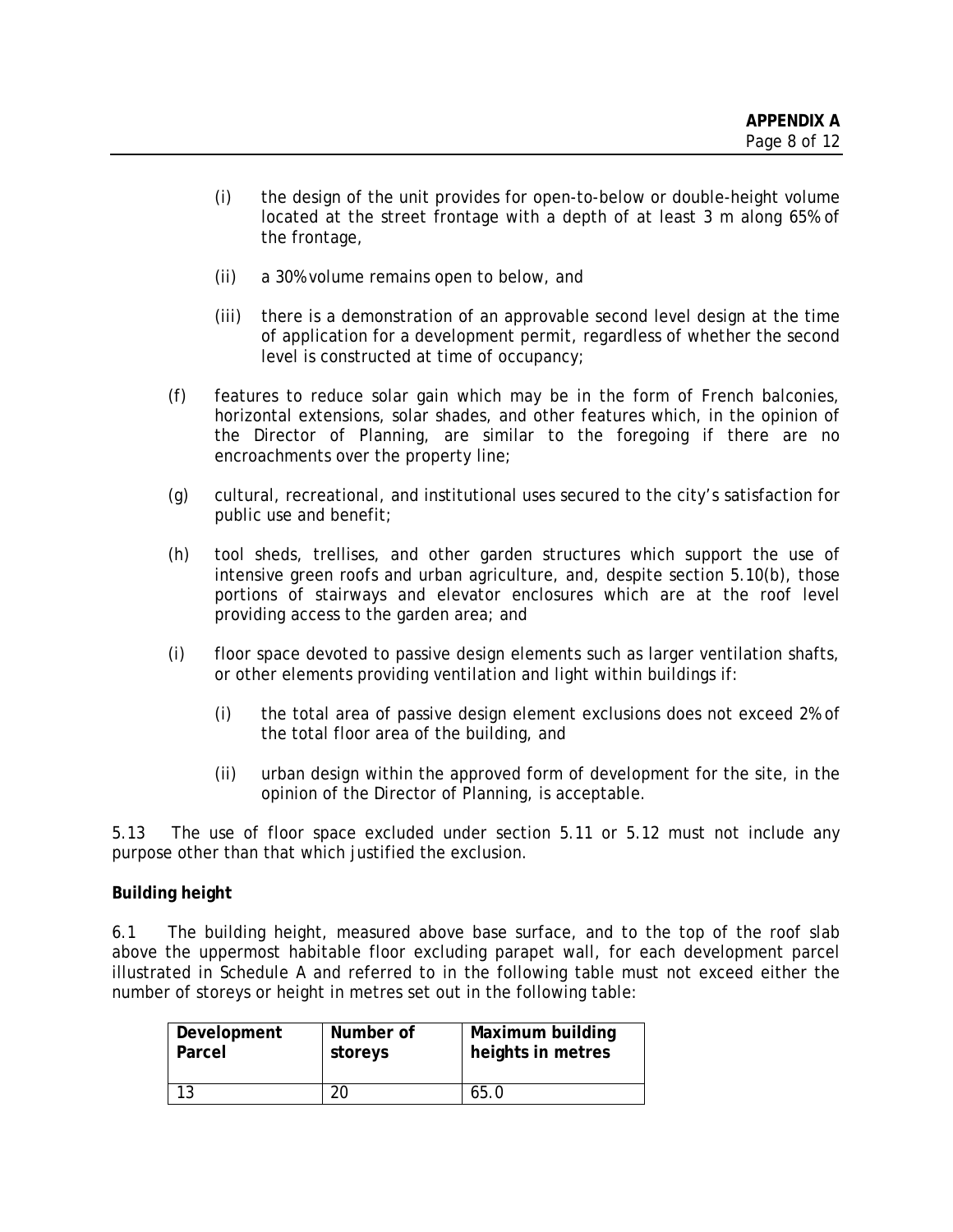| 14 |    | 30.67 |
|----|----|-------|
| 15 | 17 | 56.62 |
| 16 | 25 | 80.62 |
| 17 | 19 | 62.62 |
| 18 | 25 | 80.62 |
| 19 | 18 | 59.62 |

6.2 If the uppermost level of a building:

- (a) consists of the upper floors of two storey dwelling units;
- (b) does not exceed 40% of the floor area below it;
- (c) provides rooftop access to private outdoor space and usable roof area; and
- (d) meets the intent of the CD-1 design guidelines adopted by Council for it;

then, for the purposes of section 6.1, the uppermost level is not a storey.

6.3 Despite sections 6.1 and 6.2, the Director of Planning or Development Permit Board may permit a greater building height for garden structures such as elevator and stair enclosures, amenity areas, tool sheds, and trellises.

#### **Parking, loading, and bicycle spaces**

7. Any development or use of the site requires the provision and maintenance, in accordance with the requirements of, and relaxations, exemptions and mixed use reductions in, the Parking By-law, of off-street parking spaces, loading spaces, and bicycle spaces, all as defined under the Parking By-law, except that:

- (a) with respect to multiple dwelling uses:
	- (i) each dwelling unit that consists of less than 112.5 m² of gross floor area must have at least 1 parking space for each 75  $m^2$  of gross floor area,
	- (ii) each dwelling unit that consists of 112.5  $m<sup>2</sup>$  or more of gross floor area must have at least 1.5 parking spaces for each dwelling unit,
	- (iii) each dwelling unit must have at least 0.1 visitor parking spaces,
	- (iv) each dwelling unit that consists of less than 130  $m<sup>2</sup>$  of gross floor area must have no more than 1 parking space for each 65 m² of gross floor area,
	- (v) each dwelling unit that consists of 130 m² or more of gross floor area must have no more than 2 parking spaces for each dwelling unit,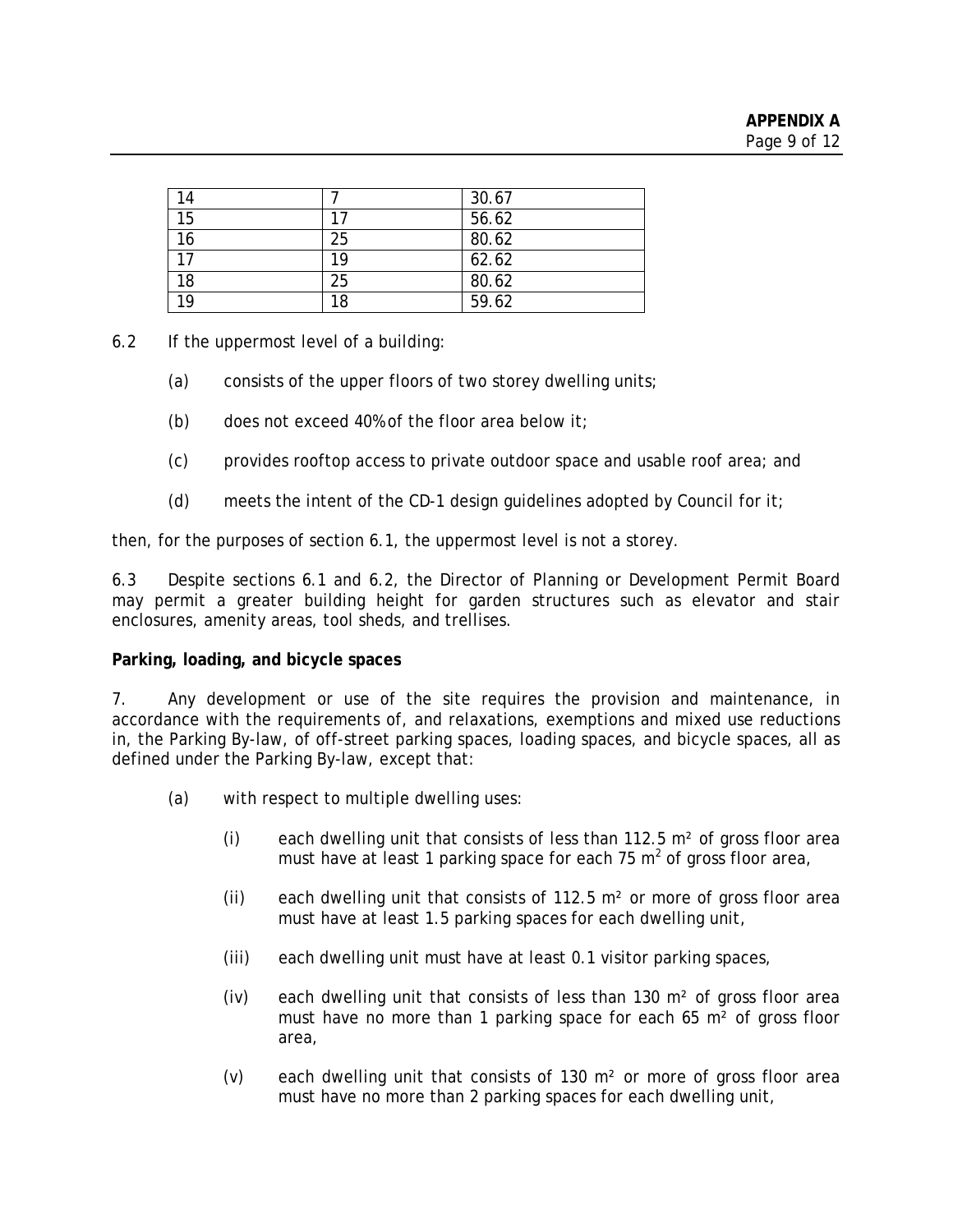- (vi) each dwelling unit must have no more than 0.2 visitor parking spaces, and
- (vii) despite clauses (iv) and (v), if the maximum number of parking spaces calculated at a rate of 1 space for each 65 m² of gross floor area results in less than the total number of dwelling units in the building, excluding secondary dwelling units then each dwelling unit must have no more than 1 parking space;
- (b) with respect to live-work use, each dwelling unit:
	- (i) that consists of 75  $m<sup>2</sup>$  or less of gross floor area must have at least 1 parking space for each dwelling unit,
	- (ii) that consists of more than 75  $m<sup>2</sup>$  must have at least 1 parking space for each dwelling unit plus at least 1 parking space for each additional 75 m² of gross floor area above 75 m² of gross floor area,
	- (iii) must have at least 0.2 visitor parking space for each dwelling unit,
	- (iv) that consists of 75  $m<sup>2</sup>$  or less of gross floor area must have no more than 1.3 parking space for each dwelling unit,
	- (v) that consists of more than 75 m<sup>2</sup> must have no more than 1.3 parking space for each dwelling unit plus 1 parking space for each additional 75 m² of gross floor area above 75 m² of gross floor area, and
	- (vi) must have no more than 0.5 visitor parking spaces for each dwelling unit;
- (c) with respect to affordable housing, each dwelling unit must have:
	- (i) at least 0.4 parking space,
	- (ii) at least 0.1 visitor parking space,
	- (iii) not more than 1 parking space, and
	- (iv) not more than 0.2 visitor parking space.

## **Acoustics**

8. All development permit applications require evidence in the form of a report and recommendations prepared by a person trained in acoustics and current techniques of noise measurement, demonstrating that the noise levels in those portions of dwelling units listed below do not exceed the noise level set opposite such portions. For the purposes of this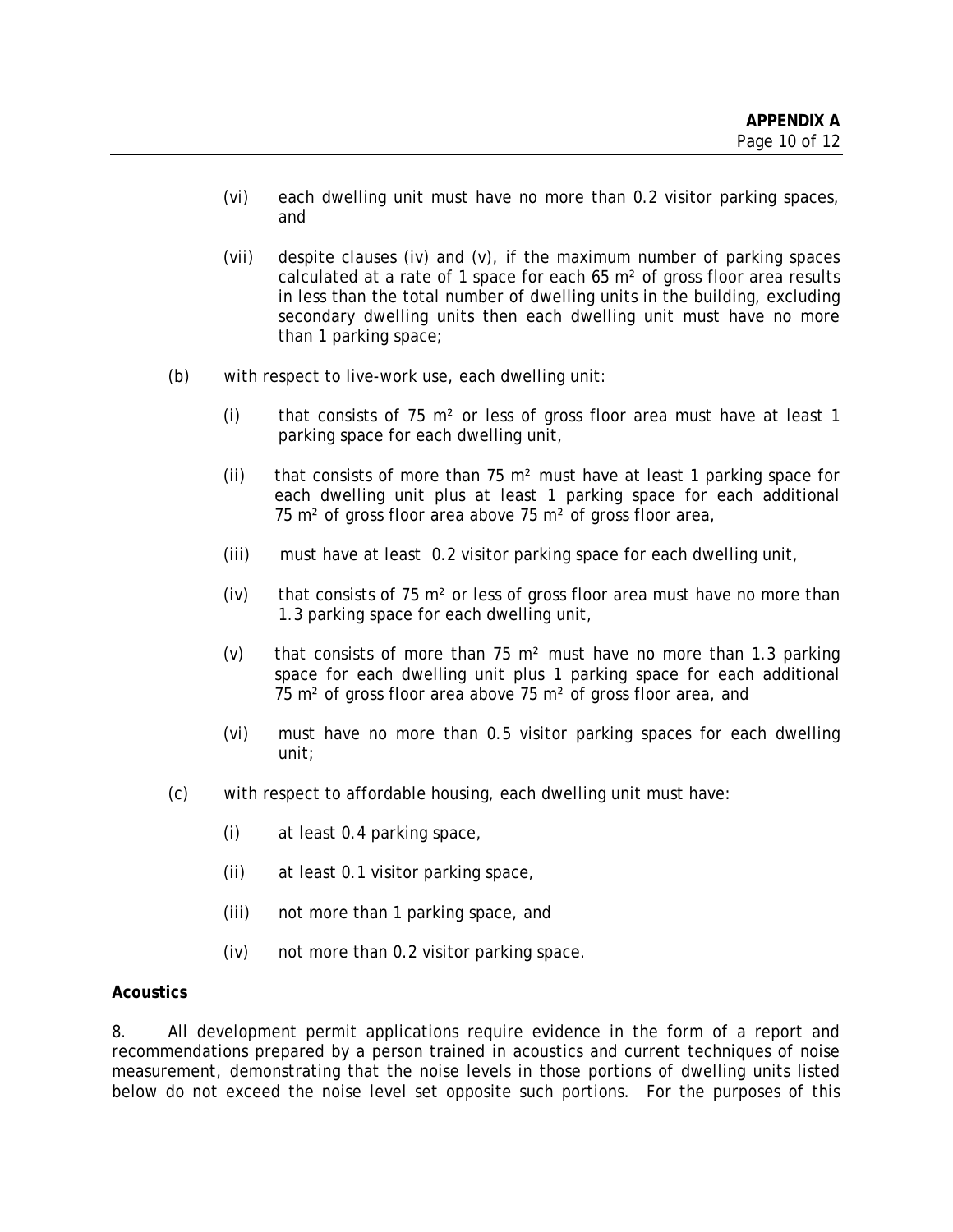section, the noise level is the A-weighted 24-hour equivalent (Leq) sound level and is defined simply as noise level in decibels.

| Portions of dwelling units       | Noise levels (Decibels) |
|----------------------------------|-------------------------|
| <b>Bedrooms</b>                  | 35                      |
| Living, dining, recreation rooms | 40                      |
| kitchen, bathrooms, hallways     | 45                      |

## **Severability**

9. A decision by a court that any part of this By-law is illegal, void, or unenforceable severs that part from this By-law, and is not to affect the balance of this By-law.

## **Force and effect**

10. This By-law is to come into force and take effect on the date of its enactment.

ENACTED by Council this day of  $\frac{1}{2008}$ 

Mayor

\_\_\_\_\_\_\_\_\_\_\_\_\_\_\_\_\_\_\_\_\_\_\_\_\_\_\_\_\_\_\_\_\_\_\_\_

\_\_\_\_\_\_\_\_\_\_\_\_\_\_\_\_\_\_\_\_\_\_\_\_\_\_\_\_\_\_\_\_\_\_\_\_

City Clerk